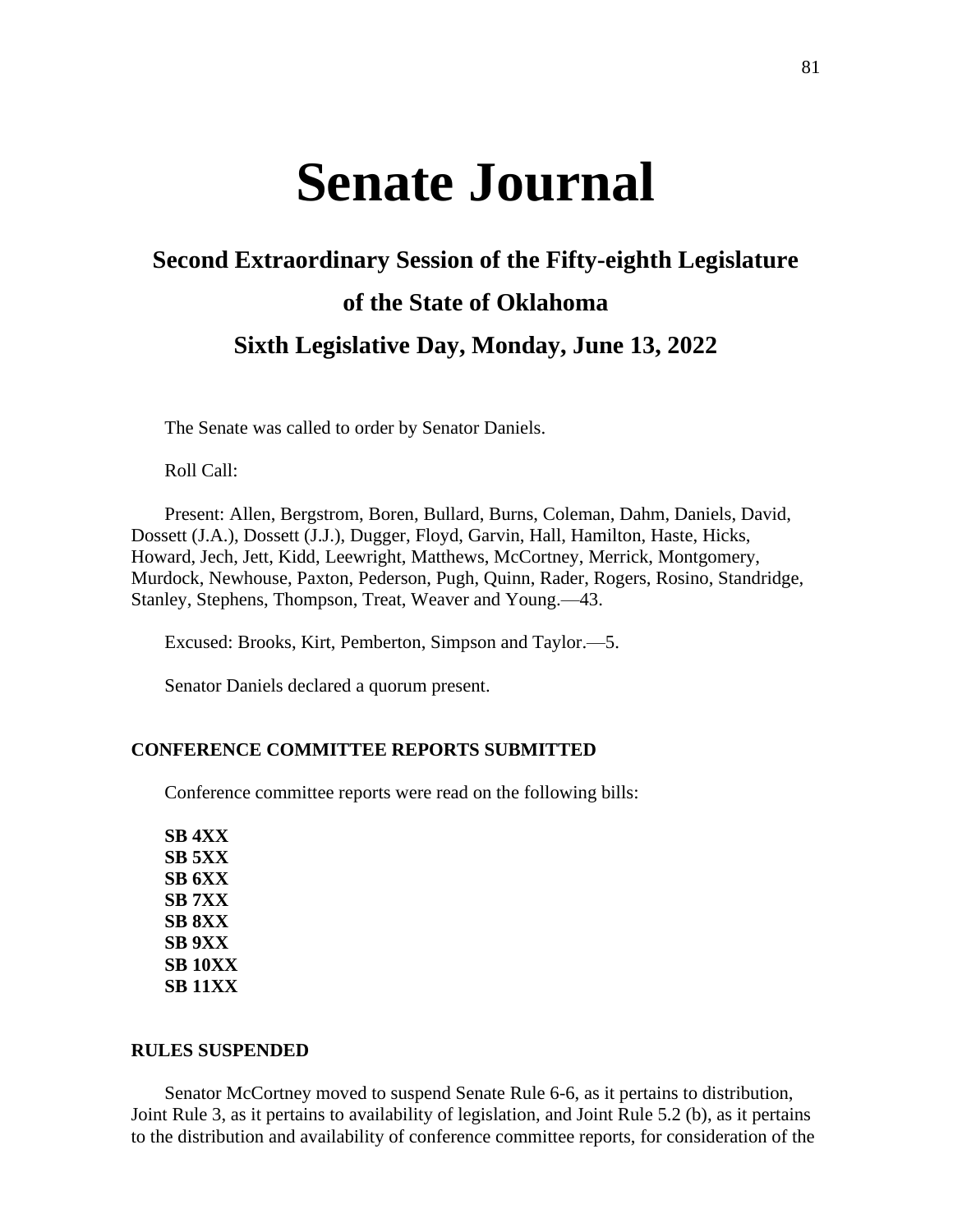Conference Committee Reports for **SB 4XX** through **SB 11XX**, which motion failed of adoption upon roll call vote as follows:

Aye: Allen, Bergstrom, Boren, Bullard, Burns, Coleman, Daniels, Dugger, Hall, Hamilton, Haste, Howard, Jech, Jett, Kidd, Leewright, McCortney, Merrick, Montgomery, Murdock, Paxton, Quinn, Rader, Rosino, Standridge, Stanley, Stephens, Thompson, Weaver, Young.--30.

Excused: Brooks, Dahm, David, Dossett (J.A.), Dossett (J.J.), Floyd, Garvin, Hicks, Kirt, Matthews, Newhouse, Pederson, Pemberton, Pugh, Rogers, Simpson, Taylor, Treat.-- 18.

The Chair advised that Senators Floyd, Hicks, Dossett (J.A.), Dossett (J.J.) and Garvin, having been present in the Chamber during the vote on the suspension of the rules would be shown voting Nay in compliance with Rule 8-31B. The vote thereby resulted as follows: Aye: 30; Nay: 5; Excused: 13.

### **MOTION TO RECONSIDER VOTE**

Senator Floyd moved to reconsider the vote whereby the suspension of the rules failed, which motion was declared adopted upon roll call as follows:

Aye: Allen, Bergstrom, Boren, Bullard, Burns, Coleman, Daniels, Dossett (J.A.), Dossett (J.J.), Dugger, Floyd, Garvin, Hall, Hamilton, Haste, Hicks, Howard, Jech, Jett, Kidd, Leewright, McCortney, Merrick, Montgomery, Murdock, Paxton, Pederson, Quinn, Rader, Rosino, Standridge, Stanley, Stephens, Thompson, Weaver, Young.--36.

Excused: Brooks, Dahm, David, Kirt, Matthews, Newhouse, Pemberton, Pugh, Rogers, Simpson, Taylor, Treat.--12.

#### **RULES SUSPENDED**

Senator McCortney moved to suspend Senate Rule 6-6, as it pertains to distribution, Joint Rule 3, as it pertains to availability of legislation, and Joint Rule 5.2 (b), as it pertains to the distribution and availability of conference committee reports, for consideration of the Conference Committee Reports for **SB 4XX** through **SB 11XX**, which motion was declared adopted upon roll call vote as follows:

Aye: Allen, Bergstrom, Boren, Bullard, Burns, Coleman, Daniels, Dossett (J.A.), Dossett (J.J.), Dugger, Floyd, Garvin, Hall, Hamilton, Haste, Hicks, Howard, Jech, Jett, Kidd, Leewright, Matthews, McCortney, Merrick, Montgomery, Murdock, Paxton, Pederson, Quinn, Rader, Rosino, Standridge, Stanley, Stephens, Thompson, Treat, Weaver, Young.--38.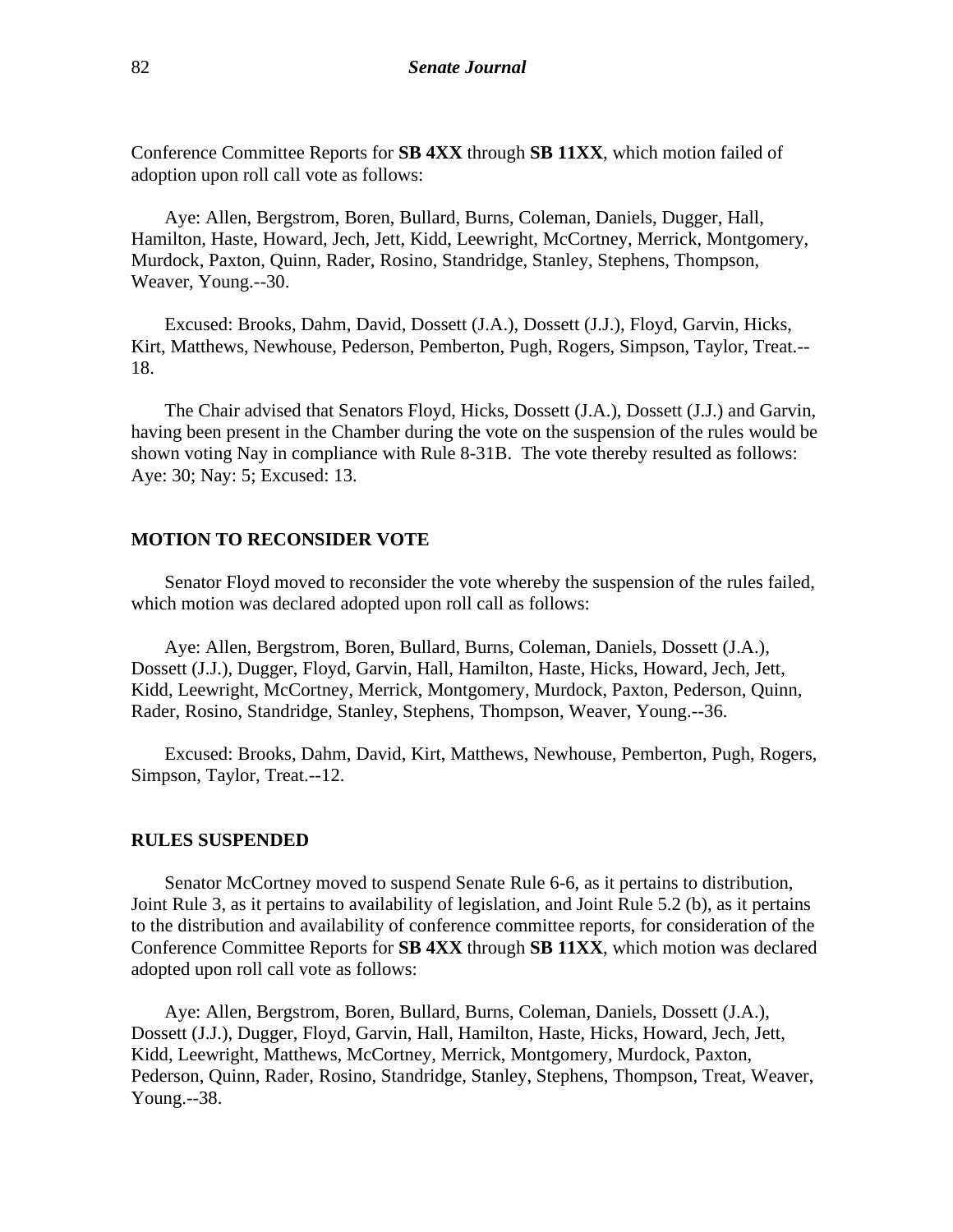Excused: Brooks, Dahm, David, Kirt, Newhouse, Pemberton, Pugh, Rogers, Simpson, Taylor.--10.

#### **PENDING CONSIDERATION OF CCR**

The **CCR** on **SB 4XX** was adopted upon motion of Senator Hall.

**SB 4XX,** as amended in conference, was read at length.

On the question of passage of the bill and emergency, the vote resulted as follows:

Aye: Allen, Bergstrom, Boren, Bullard, Burns, Coleman, Daniels, Dossett (J.A.), Dossett (J.J.), Dugger, Floyd, Garvin, Hall, Hamilton, Haste, Hicks, Howard, Jech, Jett, Kidd, Leewright, Matthews, McCortney, Merrick, Montgomery, Murdock, Paxton, Pederson, Quinn, Rader, Rosino, Standridge, Stanley, Stephens, Thompson, Treat, Weaver, Young.--38.

Excused: Brooks, Dahm, David, Kirt, Newhouse, Pemberton, Pugh, Rogers, Simpson, Taylor.--10.

The bill and emergency passed.

**SB 4XX,** together with the conference committee report thereon, was ordered transmitted to the Honorable House.

#### **PENDING CONSIDERATION OF CCR**

The **CCR** on **SB 5XX** was adopted upon motion of Senator Hall.

**SB 5XX,** as amended in conference, was read at length.

On the question of passage of the bill and emergency, the vote resulted as follows:

Aye: Allen, Bergstrom, Boren, Bullard, Burns, Coleman, Daniels, Dossett (J.A.), Dossett (J.J.), Dugger, Floyd, Garvin, Hall, Hamilton, Haste, Hicks, Howard, Jech, Jett, Kidd, Leewright, Matthews, McCortney, Merrick, Montgomery, Murdock, Paxton, Pederson, Quinn, Rader, Rosino, Standridge, Stanley, Stephens, Thompson, Treat, Weaver, Young.--38.

Excused: Brooks, Dahm, David, Kirt, Newhouse, Pemberton, Pugh, Rogers, Simpson, Taylor.--10.

The bill and emergency passed.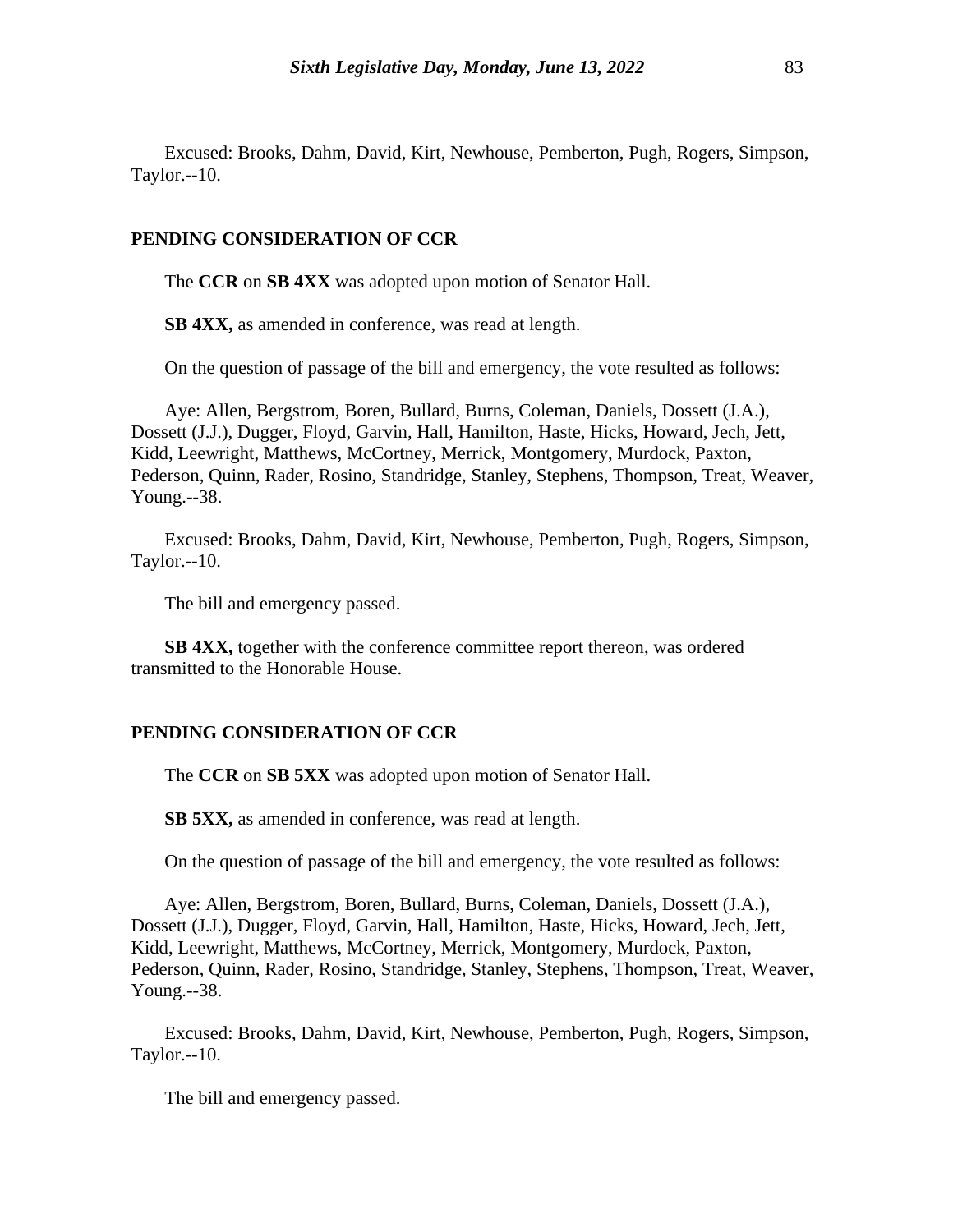**SB 5XX,** together with the conference committee report thereon, was ordered transmitted to the Honorable House.

## **PENDING CONSIDERATION OF CCR**

The **CCR** on **SB 6XX** was adopted upon motion of Senator Hall.

**SB 6XX,** as amended in conference, was read at length.

On the question of passage of the bill and emergency, the vote resulted as follows:

Aye: Allen, Bergstrom, Boren, Bullard, Burns, Coleman, Daniels, Dossett (J.A.), Dossett (J.J.), Dugger, Floyd, Garvin, Hall, Haste, Howard, Jech, Kidd, Leewright, Matthews, McCortney, Montgomery, Murdock, Paxton, Pederson, Quinn, Rader, Rosino, Standridge, Stanley, Stephens, Thompson, Treat, Weaver, Young.--34.

Nay: Hamilton, Jett, Merrick.--3.

Excused: Brooks, Dahm, David, Kirt, Newhouse, Pemberton, Pugh, Rogers, Simpson, Taylor.--10.

\*Constitutional Privilege: Hicks.--1.

\*Senator Hicks asked to be shown not voting on **SB 6XX** for reason of personal interest, as provided in Article V, Section 24, Oklahoma Constitution.

The bill and emergency passed.

**SB 6XX,** together with the conference committee report thereon, was ordered transmitted to the Honorable House.

### **PENDING CONSIDERATION OF CCR**

The **CCR** on **SB 8XX** was adopted upon motion of Senator Haste.

**SB 8XX,** as amended in conference, was read at length.

On the question of passage of the bill and emergency, the vote resulted as follows:

Aye: Allen, Bergstrom, Boren, Bullard, Coleman, Daniels, Dossett (J.A.), Dossett (J.J.), Dugger, Floyd, Garvin, Hall, Haste, Hicks, Howard, Jech, Kidd, Leewright, Matthews, McCortney, Montgomery, Murdock, Paxton, Pederson, Pugh, Quinn, Rader, Rosino, Standridge, Stanley, Stephens, Thompson, Treat, Weaver, Young.--35.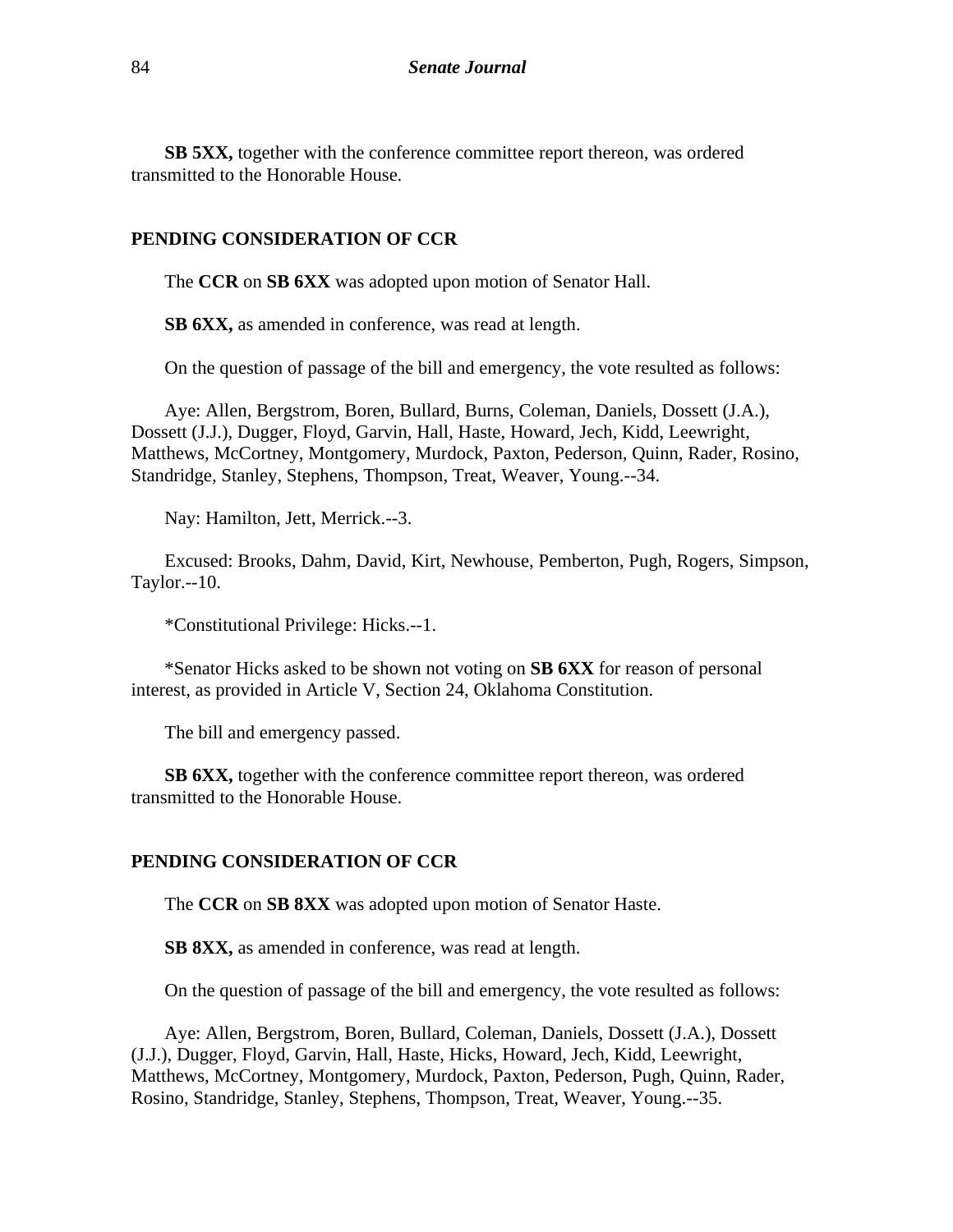Nay: Burns, Hamilton, Jett, Merrick.--4.

Excused: Brooks, Dahm, David, Kirt, Newhouse, Pemberton, Rogers, Simpson, Taylor.--9.

The bill and emergency passed.

**SB 8XX,** together with the conference committee report thereon, was ordered transmitted to the Honorable House.

#### **PENDING CONSIDERATION OF CCR**

The **CCR** on **SB 9XX** was adopted upon motion of Senator Haste.

**SB 9XX,** as amended in conference, was read at length.

On the question of passage of the bill and emergency, the vote resulted as follows:

Aye: Allen, Bergstrom, Boren, Bullard, Burns, Coleman, Daniels, Dossett (J.A.), Dossett (J.J.), Dugger, Floyd, Hall, Haste, Hicks, Howard, Jech, Kidd, Leewright, Matthews, McCortney, Montgomery, Murdock, Paxton, Pederson, Pugh, Quinn, Rader, Rosino, Standridge, Stanley, Stephens, Thompson, Treat, Weaver, Young.--35.

Nay: Hamilton, Jett, Merrick.--3.

Excused: Brooks, Dahm, David, Kirt, Newhouse, Pemberton, Rogers, Simpson, Taylor.--9.

\*Constitutional Privilege: Garvin.--1.

\*Senator Garvin asked to be shown not voting on **SB 9XX** for reason of personal interest, as provided in Article V, Section 24, Oklahoma Constitution.

The bill and emergency passed.

**SB 9XX,** together with the conference committee report thereon, was ordered transmitted to the Honorable House.

#### **PENDING CONSIDERATION OF CCR**

The **CCR** on **SB 10XX** was adopted upon motion of Senator Haste.

**SB 10XX,** as amended in conference, was read at length.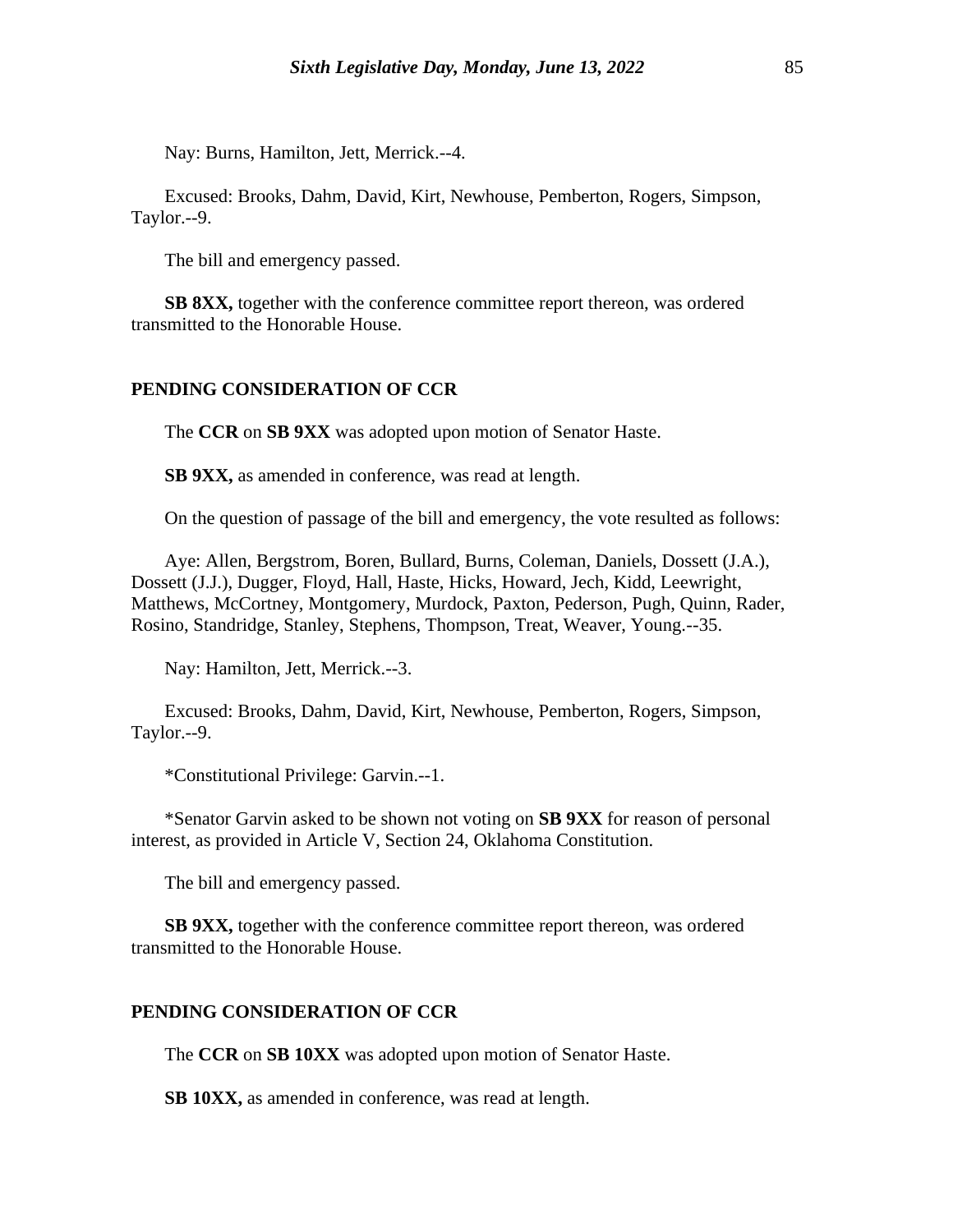On the question of passage of the bill and emergency, the vote resulted as follows:

Aye: Allen, Bergstrom, Boren, Bullard, Burns, Coleman, Daniels, Dossett (J.A.), Dossett (J.J.), Dugger, Floyd, Hall, Haste, Hicks, Howard, Jech, Kidd, Leewright, Matthews, McCortney, Montgomery, Murdock, Paxton, Pederson, Pugh, Quinn, Rader, Rosino, Standridge, Stanley, Stephens, Thompson, Treat, Weaver, Young.--35.

Nay: Hamilton, Jett, Merrick.--3.

Excused: Brooks, Dahm, David, Kirt, Newhouse, Pemberton, Rogers, Simpson, Taylor.--9.

\*Constitutional Privilege: Garvin.--1.

\*Senator Garvin asked to be shown not voting on **SB 10XX** for reason of personal interest, as provided in Article V, Section 24, Oklahoma Constitution.

The bill and emergency passed.

**SB 10XX,** together with the conference committee report thereon, was ordered transmitted to the Honorable House.

#### **PENDING CONSIDERATION OF CCR**

The **CCR** on **SB 11XX** was adopted upon motion of Senator Hall.

**SB 11XX,** as amended in conference, was read at length.

On the question of passage of the bill and emergency, the vote resulted as follows:

Aye: Allen, Bergstrom, Boren, Bullard, Burns, Coleman, Daniels, Dossett (J.A.), Dossett (J.J.), Dugger, Floyd, Garvin, Hall, Haste, Howard, Jech, Kidd, Leewright, Matthews, McCortney, Montgomery, Murdock, Paxton, Pederson, Pugh, Quinn, Rader, Rosino, Standridge, Stanley, Stephens, Thompson, Treat, Weaver, Young.--35.

Nay: Hamilton, Jett, Merrick.--3.

Excused: Brooks, Dahm, David, Kirt, Newhouse, Pemberton, Rogers, Simpson, Taylor.--9.

\*Constitutional Privilege: Hicks.--1.

\*Senator Hicks asked to be shown not voting on **SB 11XX** for reason of personal interest, as provided in Article V, Section 24, Oklahoma Constitution.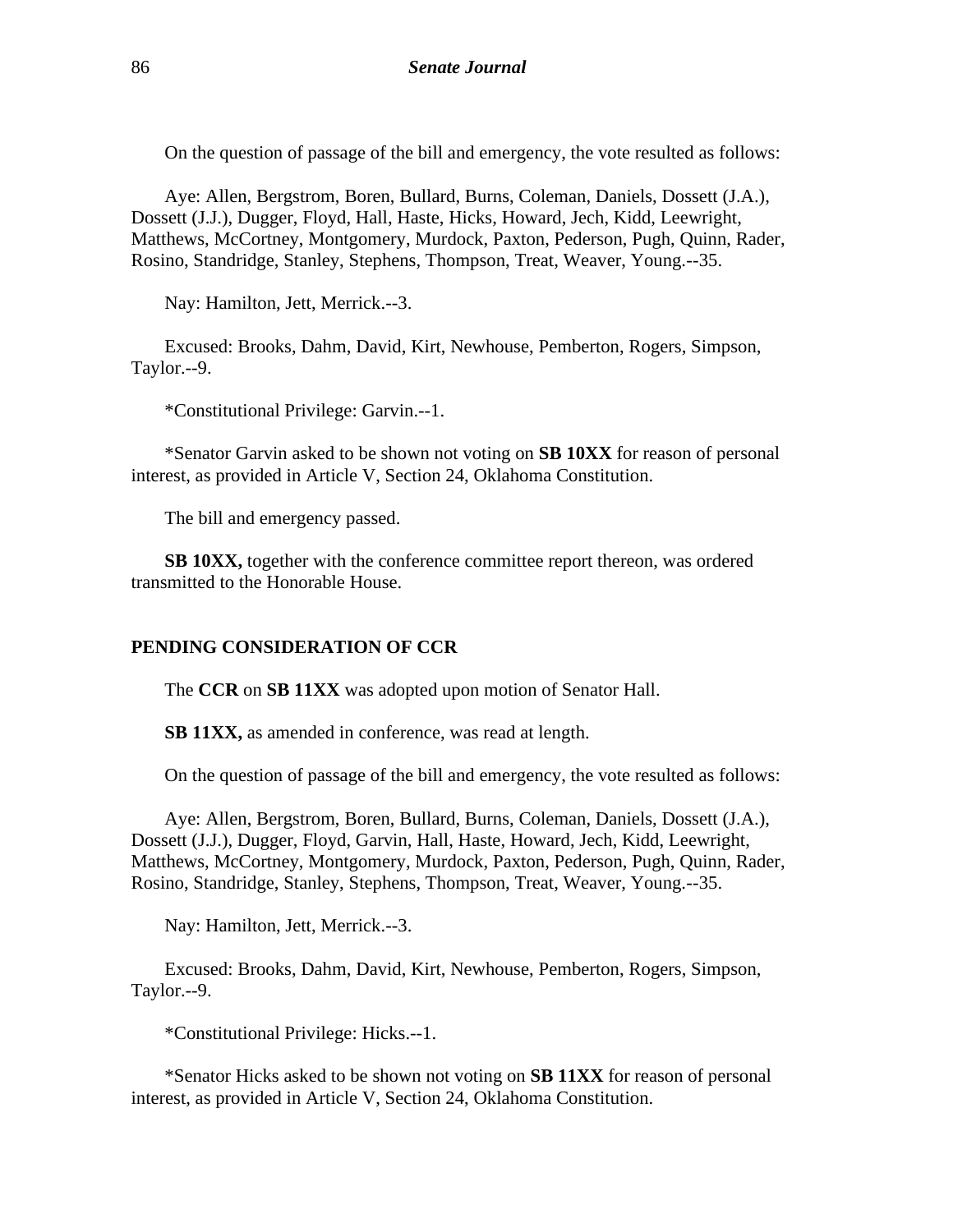The bill and emergency passed.

**SB 11XX,** together with the conference committee report thereon, was ordered transmitted to the Honorable House.

### **CHANGE IN AUTHORS/COAUTHOR**

The following measure was authored/coauthored:

**SCR 1XX -** Coauthored by Representative Phillips

Senator McCortney moved that pursuant to the provisions of **SCR 1XX**, and when the clerk's desk is clear, the Senate stand adjourned to the Call of the Chair, which motion prevailed.

**SCR 1XX** reads as follows:

A Concurrent Resolution relating to adjournment of the Legislature for a period in excess of three days; and providing reciprocal consent of the Oklahoma State Senate and the Oklahoma House of Representatives to adjournment for a period of time in excess of three days for the duration of the 2nd Extraordinary Session of the 58th Oklahoma Legislature.

WHEREAS, the Oklahoma Constitution requires the consent of the two chambers of the Legislature to be adjourned for a period of time in excess of three (3) days; and

WHEREAS, it is foreseeable that either the Oklahoma State Senate or the Oklahoma House of Representatives or both chambers of the Legislature may need to adjourn for a period of time of more than three (3) days between the current point of the 2nd Extraordinary Session of the 58th Oklahoma Legislature and the sine die adjournment of such session; and

WHEREAS, in the interest of time and to avoid potential difficulty in obtaining the required assent pursuant to the provisions of the Oklahoma Constitution it is reasonable for the Legislature to provide a continuing permission for either chamber or both chambers to be adjourned for a period of time in excess of three (3) days.

NOW, THEREFORE, BE IT RESOLVED BY THE SENATE OF THE 2ND EXTRAORDINARY SESSION OF THE 58TH OKLAHOMA LEGISLATURE, THE HOUSE OF REPRESENTATIVES CONCURRING THEREIN: